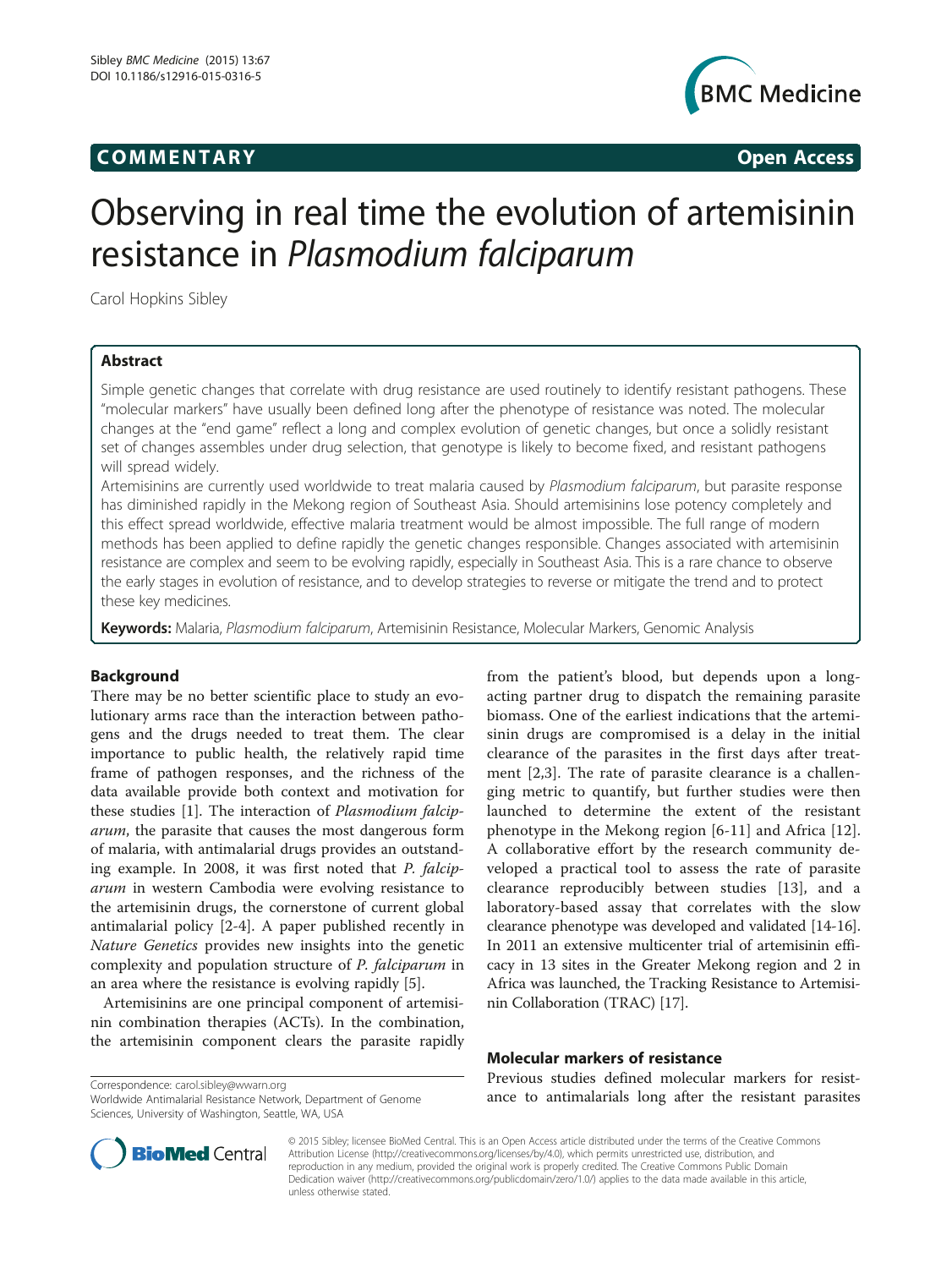were widespread [[18\]](#page-3-0), but this time, modern genomic and analytical tools were available, and identification of a simple molecular marker to track the slow-clearing parasites was an immediate goal. The phenotype was shown to depend largely on the genotype of the parasite [[19\]](#page-3-0), and combining data from the field studies, slowclearing parasites from Cambodia [[10,](#page-2-0)[20\]](#page-3-0) and western Thailand [[21\]](#page-3-0) were shown to have some broad genomic regions in common. In late 2014, a molecular signature in what is called the "propeller region" of the highly conserved Kelch 13 gene (K13, PF3D7\_1343700), was shown to correlate strongly with the slow-clearing phenotype in Cambodian parasites [[22\]](#page-3-0). Rapidly, the K13 genotypes of parasites from the TRAC study and earlier field studies in the Southeast Asian region were determined [\[17,23,24](#page-3-0)], and other studies are being added rapidly [[25\]](#page-3-0). More than 30 different K13 mutant alleles have been identified; each carries a single nucleotide polymorphism (SNP) that changes one amino acid in the propeller region of the gene. So far in the Mekong region, most of the parasites with these mutant alleles correlate with slow clearance [\[17](#page-3-0),[22-24](#page-3-0)].

A few of these mutant alleles are very common, observed in several locations, but others are rare, identified in a single location or parasite population. When the DNA flanking the coding region of K13 was examined, two very common alleles had spread locally, but these same K13 alleles had also emerged independently on different genetic backgrounds [[23\]](#page-3-0). Miotto and colleagues determined full genome sequences of parasites collected in the TRAC study and compared the genetic signatures of slow- and fast-clearing parasites [[5\]](#page-2-0). As expected, the slow-clearing parasites carried a variety of K13 mutant alleles; analysis of the extended haplotypes surrounding the various K13 alleles confirmed that both common and rare alleles have arisen recently and independently in many different parasite populations.

Miotto and colleagues employed a genome-wide association study (GWAS) to identify genes associated with the slow clearance phenotype. This approach verified that the presence of any K13 propeller mutant allele was by far the strongest signal associated with slow clearance, as had been noted earlier [\[23\]](#page-3-0). However, they also identified four other loci on three different chromosomes that showed very strong association; all had prior connections with antimalarial resistance [fd (ferredoxin), arps10 (apicoplast ribosomal protein S10), mdr2 (multidrug resistance protein 2), and *crt* (chloroquine resistance transporter)]. When the carriage of "any K13 allele" was included as a covariate in the GWAS, these other loci made only modest contributions to the association, so this correlation with slow clearance largely reflects their population-based relationship with K13 alleles, not a functional role in artemisinin resistance.

#### Genetic complexity and artemisinin use

In Cambodia and many other locations, artemisinins have been used and misused over an extended period, and malaria transmission has declined rapidly since 2008. Under these circumstances, it is not surprising that some of these parasite populations showed a reduced genetic complexity characteristic of founder populations [\[20\]](#page-3-0). To understand this observation more clearly, the authors defined seven founder populations that each carried a prominent K13 mutant allele. Despite their overall genetic difference, these populations frequently shared the same alleles of the fd, arps10, mdr2, and crt loci originally identified in the GWAS of all parasites under study. Analysis of these genetic relationships demonstrated that the auxiliary alleles must have evolved in a population ancestral to the founder populations, and the different K13 mutant alleles were selected later in each founder population, but on this common genetic background. Viewed in this light, the auxiliary alleles constitute a "permissive genome" common among parasites in the Mekong basin, a foundation on which K13 mutants not only occur, but survive, and often rise to high prevalence under selection by artemisinins.

This work from the Greater Mekong region makes it clear that the evolution of resistance to artemisinin is still evolving rapidly. Molecular surveys of the prevalence of K13 mutant alleles in Africa and India also suggest that the changes are at a very early stage there. The propeller region of K13 is highly conserved [[26,27\]](#page-3-0), and slow parasite clearance has not been observed in either area [\[12,](#page-2-0)[17,28,29\]](#page-3-0), so mutations in the propeller of the K13 gene were expected to be rare, or absent. Instead, K13 mutants were identified at low prevalence (<5%) in almost all African locations examined [[28,30-32](#page-3-0)]; 25 K13 mutant alleles were identified, 21 that were novel and 4 that had been identified previously in the Mekong. Four sites in India each had a single isolate carrying a different K13 mutant allele; and two of these were novel [[29\]](#page-3-0).

More than 50 different K13 mutant alleles have now been identified, and many more are being reported as geographic surveys are widened. In the Mekong region, the correlation of K13 mutants with slow clearance is strong, and appears to depend upon the presence of the permissive genomes identified by Miotto and colleagues. In other parts of the world, it is not yet known whether the presence of a K13 mutant allele alone is enough to identify slow-clearing parasites. New tools may help to answer this important question. For example, when artemisininsensitive parasites were engineered to express a common K13 mutant allele from Cambodia, they were protected against artemisinin exposure in the laboratory [\[33,34](#page-3-0)]; testing the African or Indian alleles in this system could be a first step in determining the importance of these novel alleles to the parasite response to artemisinins. In addition, earlier studies have shown that artemisinin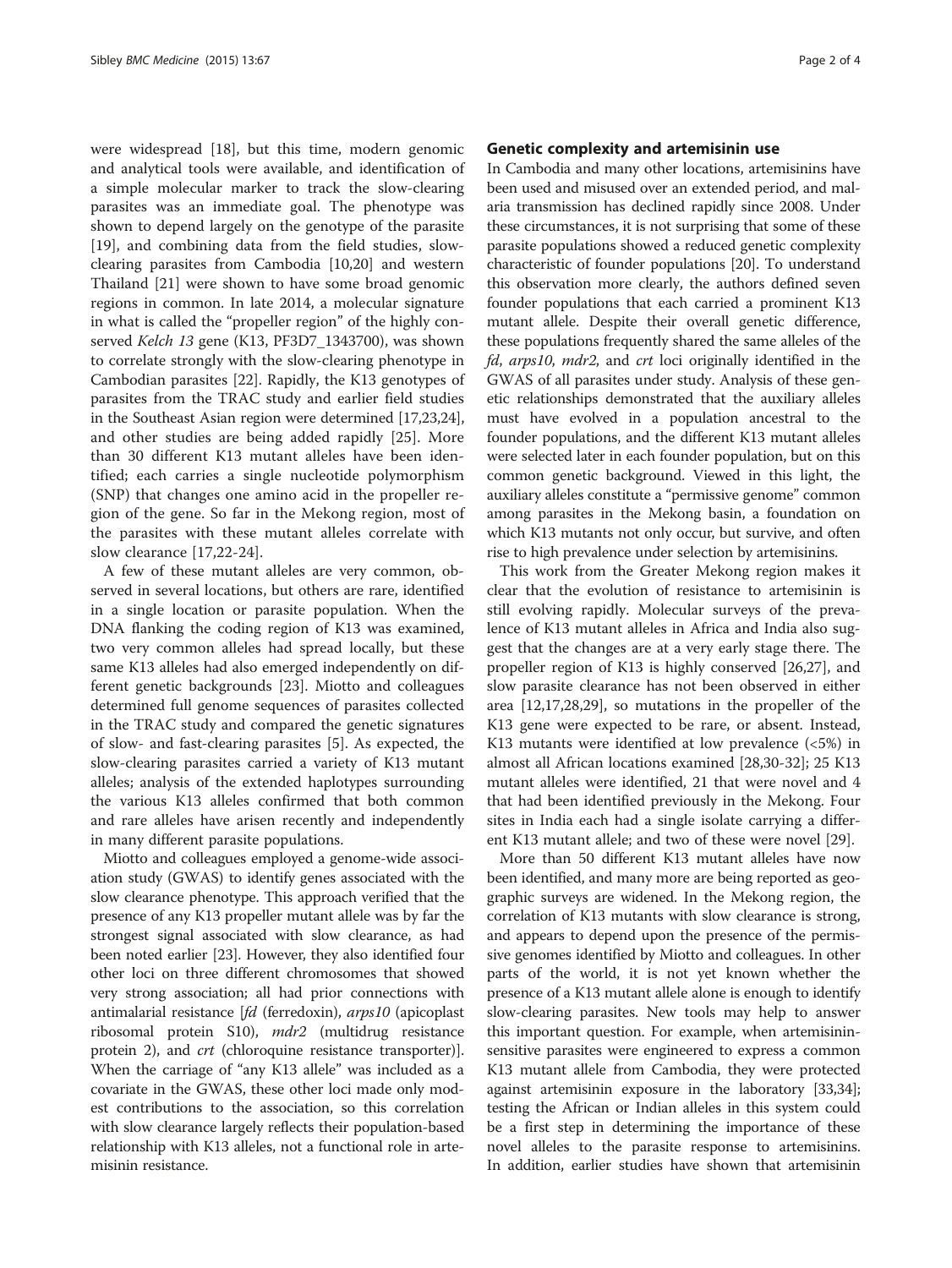<span id="page-2-0"></span>treatment increases oxidative stresses in the parasites [[35\]](#page-3-0) and slow-clearing parasites survive the treatment by retarding their progress through the life cycle and activating transcription of several families of genes that protect against these stresses [[36,37](#page-3-0)]. These transcriptional changes are likely to be another manifestation of the "permissive genome" observed in the Mekong parasites. Other genetic changes may be required to support the emergence of K13 mutants in new selective environments, but sets of genes that are adapted to those locations could be identified using the approach described by Miotto and colleagues.

All of these studies have involved collaborations among a very large international group of researchers, combining expertise in clinical management, epidemiology, and genomics, and these studies provide an expanding understanding of the mechanism of resistance to the artemisinins. In the past, molecular markers of resistance have been identified only at the culmination of a long selection process, and a few alleles sufficed to identify resistant parasite populations over wide geographic areas [[38-42\]](#page-3-0). At this stage, it is still too early to be sure whether the K13 molecular signature can be used alone as a valid marker for the slow clearance phenotype worldwide. A few parasite populations carrying common K13 alleles may prove to be best adapted to the selection pressures, increase, and slowly spread into neighboring areas, while most parasites with rare alleles may be transitory, disappearing in the evolutionary struggle [[43](#page-3-0)]. Whatever the outcome, the tools are being assembled to answer that important question as quickly as possible.

#### Conclusions

From the perspective of public health, patients treated with an ACT still recover in most of the world, so complete failure of ACT treatment is not as widespread as the K13 genotypes in the Mekong region and certainly not in other areas. However, with continued artemisinin pressure, other genetic changes may evolve and render these parasites even more artemisinin resistant. Even more worrying, the efficacy of ACTs requires both components, and when artemisinin loses potency, the partner drug is exposed to far greater selective pressure. When that happens, clinical efficacy of the ACT can diminish rapidly [9]. To short circuit this threat, elimination of P. falciparum parasites in the Mekong region must be a top priority. These new insights on the evolution of artemisinin resistance must also be turned into practical tools to detect artemisinin-resistant parasites in all areas, so that public health measures can be mobilized to contain their emergence or spread long before the clinical efficacy of ACTs is exhausted.

#### Abbreviations

ACTs: artemisinin combination therapies; arps10: apicoplast ribosomal protein S10 gene, PF3D7\_1460900.1; crt: chloroquine resistance transporter gene,

PF3D7\_0709000; fd: ferredoxin gene, PF3D7\_1318100; GWAS: genome-wide association study; K13: Kelch 13 gene, PF3D7 1343700; mdr2: multidrug resistance protein 2 gene, PF3D7\_1447900; SNP: single nucleotide polymorphism; TRAC: Tracking Resistance to Artemisinin Collaboration.

#### Competing interests

The author declares that she has no competing interests.

#### Author information

The author is Professor Emerita of Genome Sciences at the University of Washington and the Scientific Director of WWARN.

#### Acknowledgements

This work was completed in the context of the WorldWide Antimalarial Resistance Network (WWARN), with funding from the Bill & Melinda Gates Foundation and the ExxonMobile Foundation. Neither organization has reviewed or influenced the content or conclusions of the article. The author acknowledges the colleagues from many groups who continue to work together to rapidly define the molecular bases that underlie the responses of P. falciparum to artemisinins and to use that information to sustain the efficacy of artemisinins.

#### Received: 10 March 2015 Accepted: 10 March 2015 Published online: 31 March 2015

#### References

- 1. Davies SC, Grant J, Catchpole M. The drugs don't work a global threat. Penguin Books, Ltd.; 2013.
- 2. Noedl H, Se Y, Schaecher K, Smith BL, Socheat D, Fukuda MM. Evidence of artemisinin-resistant malaria in western Cambodia. N Engl J Med. 2008;359:2619–20.
- 3. Dondorp AM, Nosten F, Yi P, Das D, Phyo AP, Tarning J, et al. Artemisinin resistance in Plasmodium falciparum malaria. N Engl J Med. 2009;361:455–67.
- 4. World Health Organization. Global plan for containment of artemisinin resistance. [http://www.who.int/malaria/publications/atoz/9789241500838/](http://www.who.int/malaria/publications/atoz/9789241500838/en/index.html) [en/index.html](http://www.who.int/malaria/publications/atoz/9789241500838/en/index.html). Accessed 22 Feb 2015.
- 5. Miotto O, Amato R, Ashley EA, MacInnis B, Almagro-Garcia J, Amaratunga C, et al. Genetic architecture of artemisinin-resistant Plasmodium falciparum. Nat Genet. 2015. doi:10.1038/ng.3189.
- 6. Bethell D, Se Y, Lon C, Tyner S, Saunders D, Sriwichai S, et al. Artesunate dose escalation for the treatment of uncomplicated malaria in a region of reported artemisinin resistance: a randomized clinical trial. PLoS One. 2011;6:e19283.
- 7. Starzengruber P, Swoboda P, Fuehrer HP, Khan WA, Hofecker V, Siedl A, et al. Current status of artemisinin-resistant falciparum malaria in South Asia: a randomized controlled artesunate monotherapy trial in Bangladesh. PLoS One. 2012;7:e52236.
- 8. Amaratunga C, Sreng S, Suon S, Phelps ES, Stepniewska K, Lim P, et al. Artemisinin-resistant Plasmodium falciparum in Pursat province, western Cambodia: a parasite clearance rate study. Lancet Infect Dis. 2012;12:851–8.
- 9. Phyo AP, Nkhoma S, Stepniewska K, Ashley EA, Nair S, McGready R, et al. Emergence of artemisinin-resistant malaria on the western border of Thailand: a longitudinal study. Lancet. 2012;379:1960–6.
- 10. Takala-Harrison S, Clark TG, Jacob CG, Cummings MP, Miotto O, Dondorp AM, et al. Genetic loci associated with delayed clearance of Plasmodium falciparum following artemisinin treatment in Southeast Asia. Proc Natl Acad Sci U S A. 2013;110:240–5.
- 11. Kyaw MP, Nyunt MH, Chit K, Aye MM, Aye KH, Aye MM, et al. Reduced susceptibility of Plasmodium falciparum to artesunate in southern Myanmar. PLoS One. 2013;8:e57689.
- 12. Maiga AW, Fofana B, Sagara I, Dembele D, Dara A, Traore OB, et al. No evidence of delayed parasite clearance after oral artesunate treatment of uncomplicated falciparum malaria in Mali. Am J Trop Med Hyg. 2012;87:23–8.
- 13. Flegg JA, Guerin PJ, White NJ, Stepniewska K. Standardizing the measurement of parasite clearance in falciparum malaria: the parasite clearance estimator. Malar J. 2011;10:339.
- 14. Witkowski B, Lelievre J, Lopez Barragan MJ, Laurent V, Su X-z, Berry A, et al. Increased tolerance to artemisinin in Plasmodium falciparum is mediated by a quiescence mechanism. Antimicrob Agents Chemother. 2010;54:1872–7.